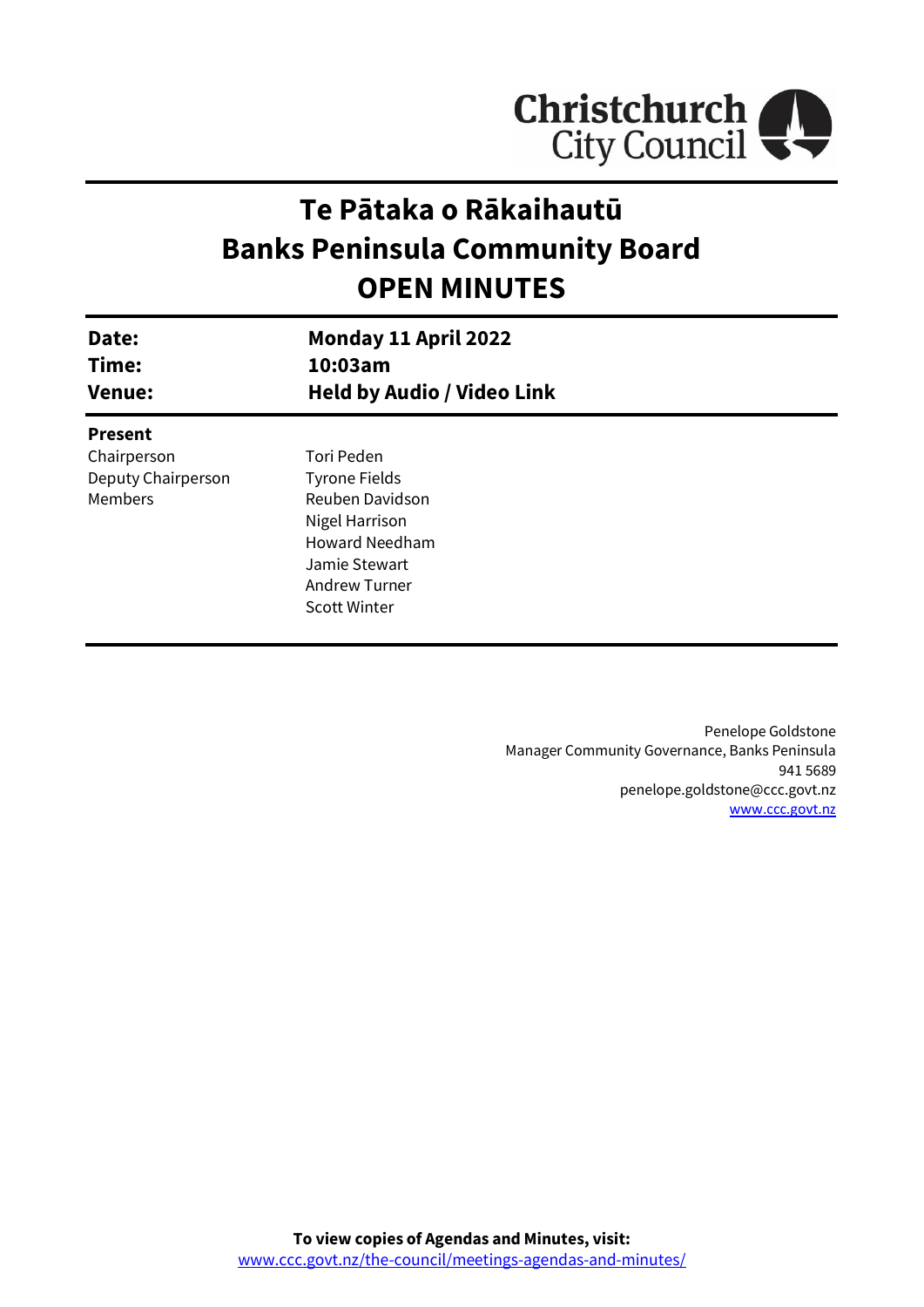

**Part A Matters Requiring a Council Decision**

#### **Part B Reports for Information**

## **Part C Decisions Under Delegation**

**Secretarial Note:** It is noted that this meeting was held via audio/video link on the Zoom platform due to the country being under the Covid-19 Protection Framework (the Traffic Alert System at Red) on the date the meeting was scheduled. These minutes provide a written summary of the meeting proceedings.

### **Karakia Tīmatanga**: Tyrone Fields

The agenda was dealt with in the following order.

### **1. Apologies Ngā Whakapāha**

#### **Part C**

### **Community Board Resolved BKCB/2022/00020**

That the apology for lateness received from Jamie Stewart be accepted.

Tori Peden/Andrew Turner **Carried**

# **2. Declarations of Interest Ngā Whakapuaki Aronga**

#### **Part B**

Andrew Turner declared an interest in Item 9, Discretionary Response Fund Report – Lyttelton Information Centre.

# **3. Confirmation of Previous Minutes Te Whakaāe o te hui o mua**

#### **Part C**

#### **Community Board Resolved BKCB/2022/00021**

That the minutes of the Te Pātaka o Rākaihautū Banks Peninsula Community Board meetings held on Monday 28 March 2022 and Monday, 4 April 2022 be confirmed.

Andrew Turner/Scott Winter **Carried**

# **4. Public Forum Te Huinga Whānui**

#### **Part B**

#### **4.1 Sue Church – Akaroa Wastewater Community Reference Group**

Sue Church, a member of the Akaroa Wastewater Community Reference Group, spoke to the Board about a recommendation from the group regarding the protection of a heritage area on the wastewater site in Robinsons Bay. She reported that the Robinsons Bay Ratepayers Association has commissioned a professional heritage report of the area, to gain an accurate picture and provide a record of its significance. The Ratepayers Association would like to present a deputation or attend a workshop with the Board to discuss the report's findings and seek Board support for this project going forward.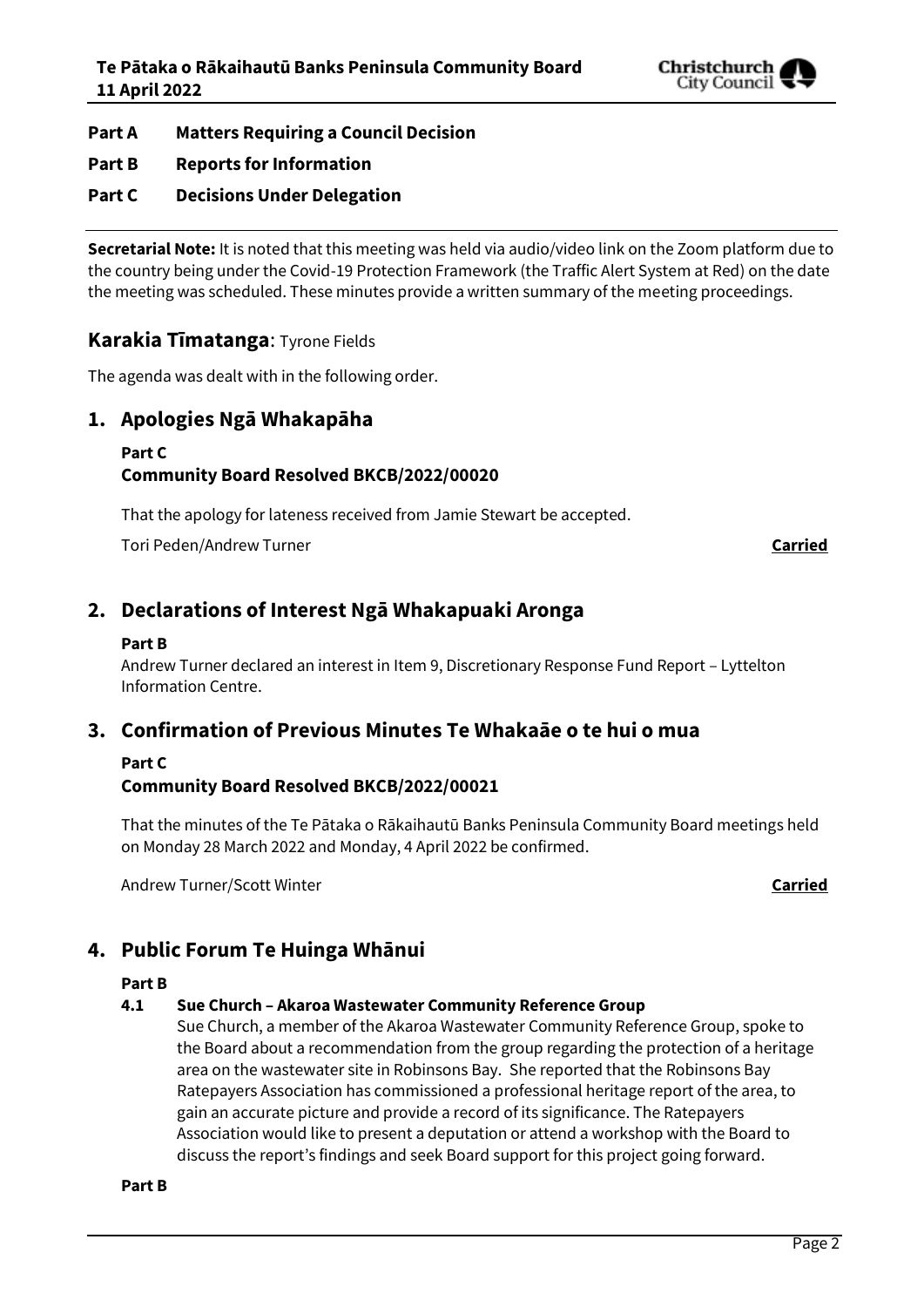That the Te Pātaka o Rākaihautū Banks Peninsula Community Board:

- 1. Requested that staff follow up on this matter and organise a workshop with the Robinsons Bay Ratepayers Association to discuss the proposal from the Akaroa Wastewater Community Reference Group regarding an historic site in Robinsons Bay.
- 2. Thanks Sue Church for her presentation.

#### **Attachments**

A Banks Peninsula Community Board 11 April 2022 - Public Forum Protection of Robinsons Bay Heritage Area - Sue Church [⇨](../../../RedirectToInvalidFileName.aspx?FileName=BKCB_20220411_MAT_7655.PDF#PAGE=2)

#### **4.2 Linda Sunderland - Friends of the Akaroa Museum**

Linda Sunderland, President of the Friends of Akaroa Museum (FOAM), spoke to the correspondence about the invisibility of the Akaroa Museum within Council (Refer Item 7). She requested that staff scrutinise Council documents to make sure the Akaroa Museum is included in all important Council documents. Linda highlighted the importance of the Museum in providing people with the history of the Akaroa area, which has areas and past activities that are rated as nationally significant.

#### **Part B**

That the Te Pātaka o Rākaihautū Banks Peninsula Community Board:

1. Thanks Linda Sunderland for her deputation.

Refer Item 7.

# **5. Deputations by Appointment Ngā Huinga Whakaritenga**

#### **Part B**

There were no deputations by appointment.

# **6. Presentation of Petitions Ngā Pākikitanga**

#### **Part B**

There was no presentation of petitions.

# **7. Correspondence - Friends of Akaroa Museum**

#### **Board Consideration**

Board members commented that the Akaroa Museum needed to be specifically recognised as a Council asset. It was also noted that the Museum should be included in considerations around the Destination Management Plan. A view was expressed that assets like the Akaroa Museum should never be at risk, and that they should be preserved in perpetuity.

#### **Community Board Resolved BKCB/2022/00022**

#### **Original officer recommendations accepted without change**

#### **Part B**

That the Banks Peninsula Community Board: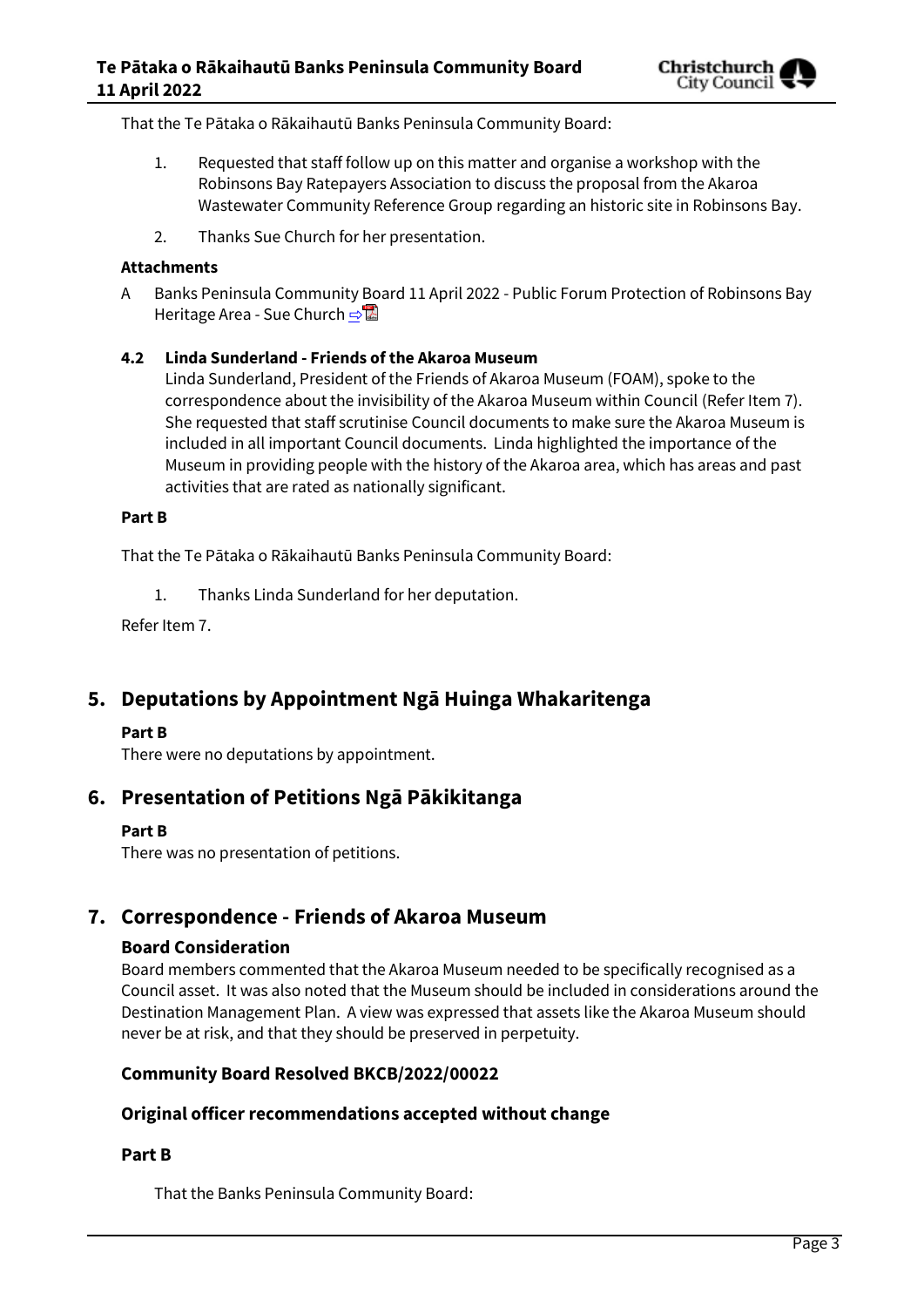

- Receive the correspondence from the Friends of Akaroa Museum in relation to the  $1.$ non-inclusion of the Akaroa Museum in the Banks Peninsula Ward Community Profile.
- $2.$ Note that staff are already addressing the issue of the inclusion of museums in the Community Profile.

Scott Winter/Nigel Harrison **Carried**

# **8. Correspondence - Harry Stronach**

#### **Board Consideration**

It was reported that this issue had already been raised through the Port Liaison Committee and noted that Board members would continue to have informal discussions with Lyttelton Port Company staff regarding the issue.

#### **Officer Recommendations Ngā Tūtohu**

That the Banks Peninsula Community Board:

 $1.$ Receive the correspondence from Harry Stronach on behalf of the Tug Lyttelton Preservation Society in relation to berthage for the Tug at Lyttelton Port.

#### **Community Board Resolved BKCB/2022/00023**

#### **Part B**

That the Banks Peninsula Community Board:

- 1. Receive the correspondence from Harry Stronach on behalf of the Tug Lyttelton Preservation Society in relation to berthage for the Tug at Lyttelton Port.
- 2. Note that this issue has been raised with Lyttelton Port Company staff and that conversations are ongoing.

Tyrone Fields/Reuben Davidson **Carried**

# **9. 2021-22 Banks Peninsula DRF Report - Lyttelton Information Centre Signage**

#### **Board Consideration**

Board members were supportive of this application.

#### **Community Board Resolved BKCB/2022/00024**

#### **Original officer recommendations accepted without change**

#### **Part C**

That the Te Pātaka o Rākaihautū Banks Peninsula Community Board:

 $1.$ Approves a grant of \$968 from its 2021-22 Discretionary Response Fund to Lyttelton Information and Resource Centre Trust towards production of signage and installation to the front façade of the building.

Reuben Davidson/Nigel Harrison **Carried**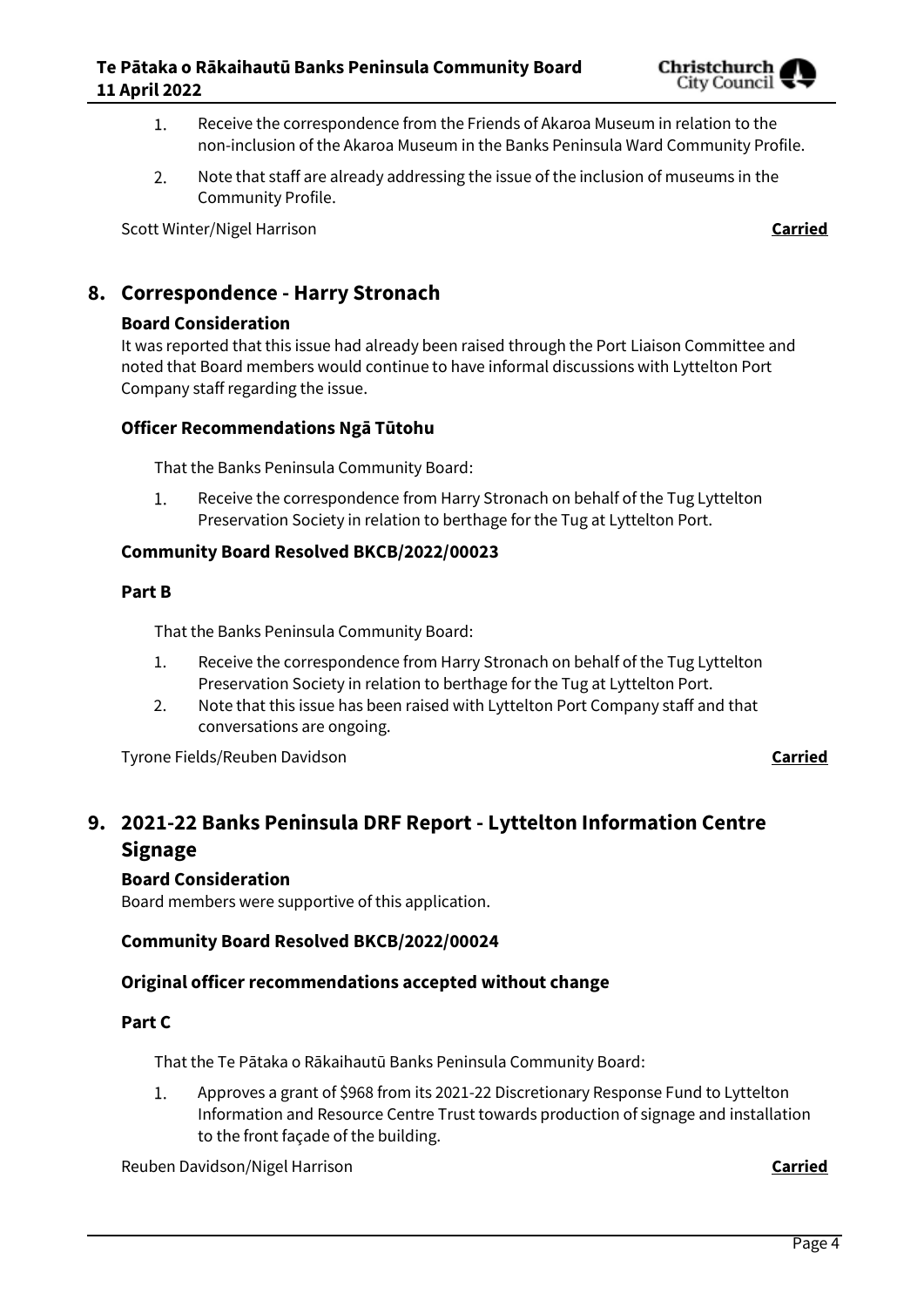

Andrew Turner declared an interest in Item 9 Banks Peninsula DRF Report - Lyttelton Information Centre Signage, and took no part in the Board's discussion or voting on this item.

# **10. Te Pātaka o Rākaihautū Banks Peninsula Community Board Area Report - March 2022**

#### **Board Consideration**

Board members discussed the Board's submission to the Draft Annual Plan and made comments to be added to the submission, which would get final approval by the Board Chairperson, under delegation. Board members also agreed on the content of the submission to the Policy on Māori Freehold Land.

#### **Community Board Resolved BKCB/2022/00025**

### **Original officer recommendations accepted without change**

#### **Part B**

That the Te Pātaka o Rākaihautū Banks Peninsula Community Board:

 $1.$ Receive the Te Pātaka o Rākaihautū Banks Peninsula Community Board Area Report for March 2022.

Nigel Harrison/Reuben Davidson **Carried**

# **11. Elected Members' Information Exchange Te Whakawhiti Whakaaro o Te Kāhui Amorangi**

#### **Part B**

Board members exchanged information on the following:

- Lock and Leave Bike Facility comment about process for operating.
- Dublin Street bus shelter consideration in new Port to Port route.
- Bruce Terrace misuse of roadside reserve for storage of private belongings plus overgrown signage.
- Duvauchelle Water Supply large amount of water being tankered from Akaroa.
- Diamond Harbour Medical Centre have almost raised enough funds to start the design and construction stage of the new centre. Issue of trees will come to the Board in a report.
- Naval Point Club have reported more vehicle break-ins. Need for more security cameras.
- Torpedo Boat Museum noted that this area is a target for graffiti.
- Park Terrace Reserve three large eucalypts are potentially dangerous.
- Governors Bay bus loss of service. A bus service to Diamond Harbour would be good.
- Overgrown footpaths suggest an item be included in the community board newsletter to remind people that it is their responsibility to keep the footpath outside their property clear of overgrowth from their gardens.
- Little River Playground photos and notes of appreciation received from Little River school pupils.

#### **11.1 Diamond Harbour Wharf**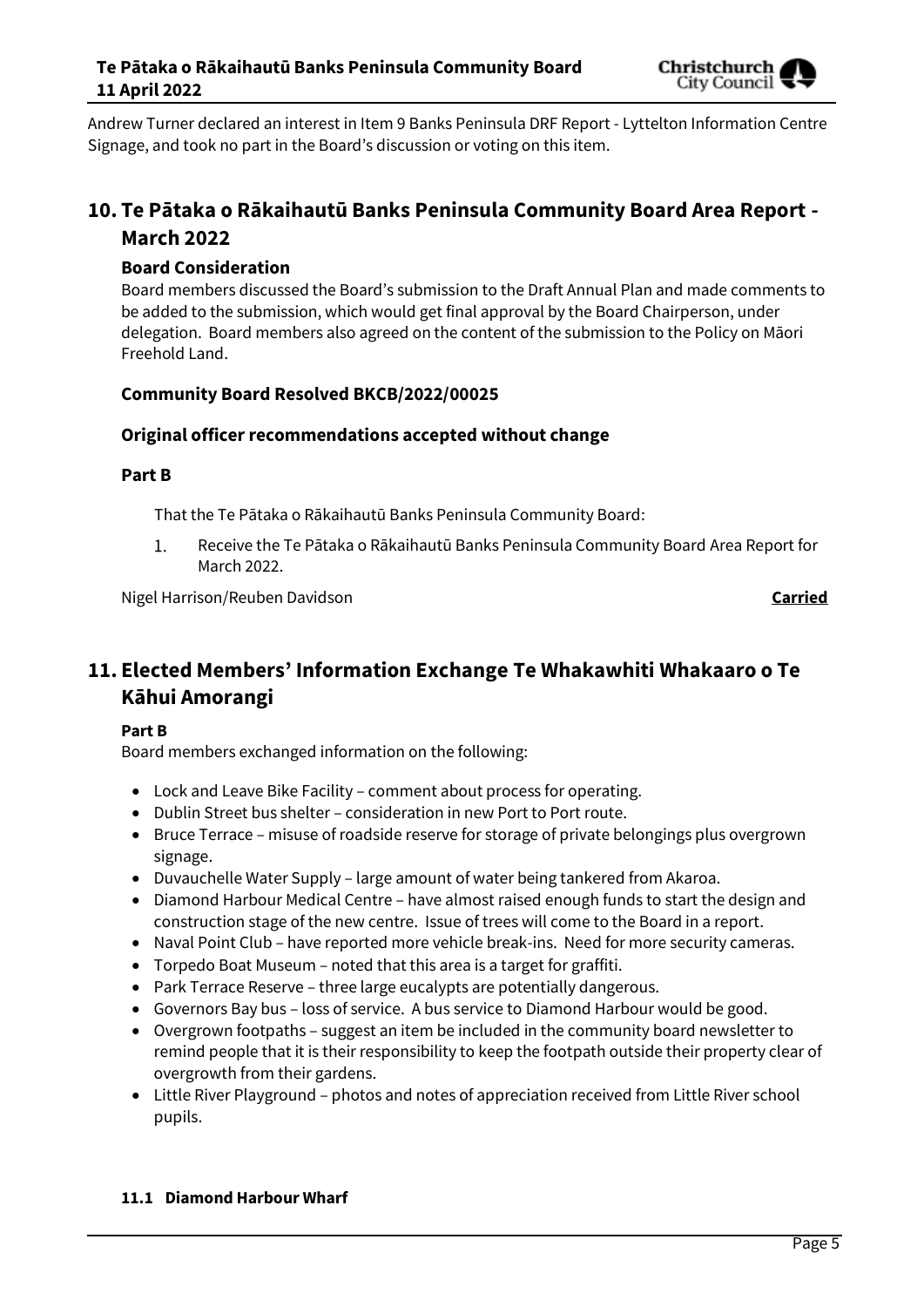

Members noted that there had been no progress on the Diamond Harbour Wharf project and asked for an update on the delay.

#### **Part B**

That the Te Pātaka o Rākaihautū Banks Peninsula Community Board:

1. Request an update on the Diamond Harbour Wharf project.

#### **11.2 Naval Point Development - Parking**

It was reported that comments had been received from users saying there are not enough truck and trailer parks provided in the Naval Point Development.

#### **Part B**

That the Te Pātaka o Rākaihautū Banks Peninsula Community Board:

1. Ask staff for comment on the lack of larger carparks at Naval Point

#### **11.3 Bus Parking - Akaroa**

Members commented that bus parking in Akaroa this summer, with buses bringing cruise ship passengers on day trips from Lyttelton, would be an issue. Members asked for a briefing from staff about bus management in Akaroa over summer.

#### **Part B**

That the Te Pātaka o Rākaihautū Banks Peninsula Community Board:

1. Request a briefing from staff on the management of bus parking in Akaroa through the coming and subsequent summer seasons.

#### **11.4 Overgrown footpath - Charteris Bay**

It was reported that a Snap Send Solve had been submitted in January for an overgrown roadside that was forcing people to walk on the road. The submitter had been informed the job was completed, but it wasn't. A complaint had been made to a Board member who was trying to get some information with no success.

It was noted that there were few footpaths in the area and questioned what the level of service was for keeping roadsides passable. Staff noted that there may be need for property owners to take action if the overgrowth was coming from private property.

#### **Part B**

That the Te Pātaka o Rākaihautū Banks Peninsula Community Board:

- 1. Request information from staff on Snap Send Solve ticket 534429 including why it has not been actioned.
- 2. Request information from staff on the level of service for keeping roadsides passable, especially in the Charteris Bay to Diamond Harbour area.

#### **Karakia Whakamutunga:** Tyrone Fields